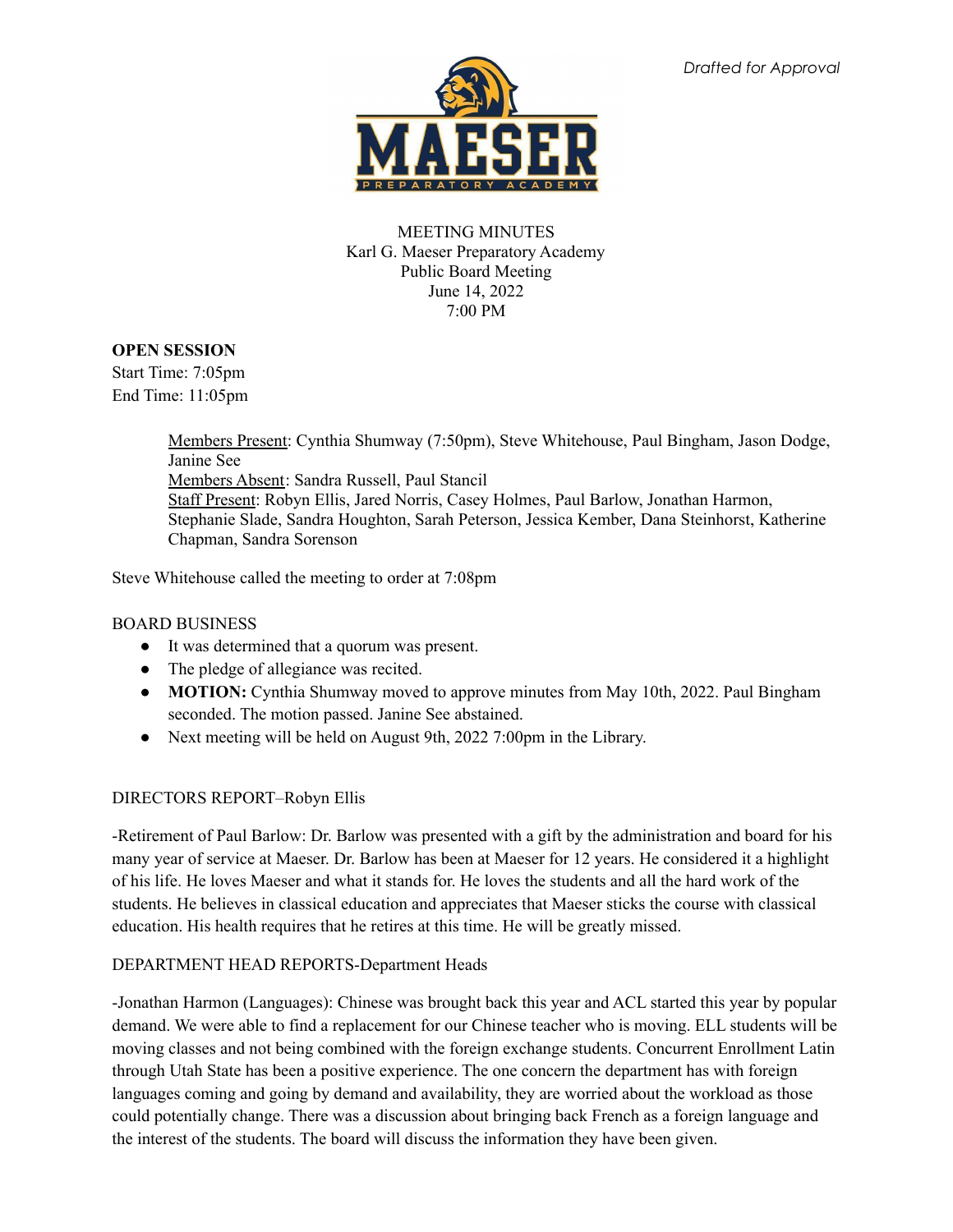-Stephanie Slade (Sciences): The Robotics Team has done really well this year and it will continue next year. The cohesiveness of the department has been really good this year. They were able to offer concurrent enrollment Biology and Chemistry as well as AP Bio and Chem.

-Sandra Haughton (Fine Arts): The department felt they struggled in the school year of 2020-2021 with a little bit of an identity crisis during the pandemic but they feel those feelings have been resolved this school year. She feels the fine arts play a really big part of Maeser's classical curriculum. She named some students who have won awards this year at the Shakespeare Festival. She expressed that she feels the teachers of the department practice what they preach and are in community shows, plays and other community events. They are going to try out some new curriculum in the coming school year. They have some goals to have an art show in December and at the end of the year. They would like to have more collaboration with other departments and bring different forms of art into other subjects.

-Sarah Peterson (Socratic): Marlee Goodrich will be rejoining the Socratic department again and they are all very excited. Sarah shared that writing has been a big goal of the department as a whole. They have created a rubric that all teachers use across each grade to help collect data per grade. They plan to refine those rubrics this next year. They will continue to use The Institute for Excellence in Writing in the 7th, 8th, and 9th grade. They feel it is helpful for the younger learners. The 10th, 11th, and 12th grade teachers are creating Maeser's own writing curriculum. The department is a little bit concerned about the backlash they will get from talking about some of the subject matter they teach because of the political nature of their subject. Their biggest goal is to continue improving their writing instruction. Steve asked that she elaborate on the department's concerns for possible backlash. Sarah responded that Critical Race Theory is kind of the buzz word right now. She feels teachers in general are hesitant to teach openly with the fear of consequences in their words due to this Critical Race Theory. Robyn responded that she feels that's why they chose to stick to the Classical Education system because she feels sticking to the classics can help the Maeser community avoid any possible backlash.

-Jessica Kemper (PE/Health): They've gotten some feedback that the parents appreciate how active the kids are at school. Weight training has been a really popular class. Fitness for Life this year were really successful. Zumba was also a great class this year. They have a concern with space. They are wondering if there is a way to get some more grass, if a gym isn't going to happen soon, so that they can have a second space for PE. The department also asked if they could possibly use the stage as a weight room. Because the weight lifting class is becoming so popular, they are wondering if there is anyway to expand the space in which they do that class. Steve asked how they, as a department, evaluate the effectiveness of their health classes. Jessica mentioned they feel the best way to do so is conversation with the students. They can evaluate where the students are by the questions they ask and their interactions.

-Dana Steinhorst (Math): The math department really likes the connections they have with the community that help the students. They've had student teachers and connection with BYU that have been really helpful. They will miss Ted Gilbert in their department this year as he moved into an administrative roll. The Math Team did really well. They finished 1st in state. Five students were recognized in their achievements at a state level. They've been working a lot on vertical alignment and test bank. She feels it helps all the teachers be on the same page. Cynthia asked what the biggest challenges are in the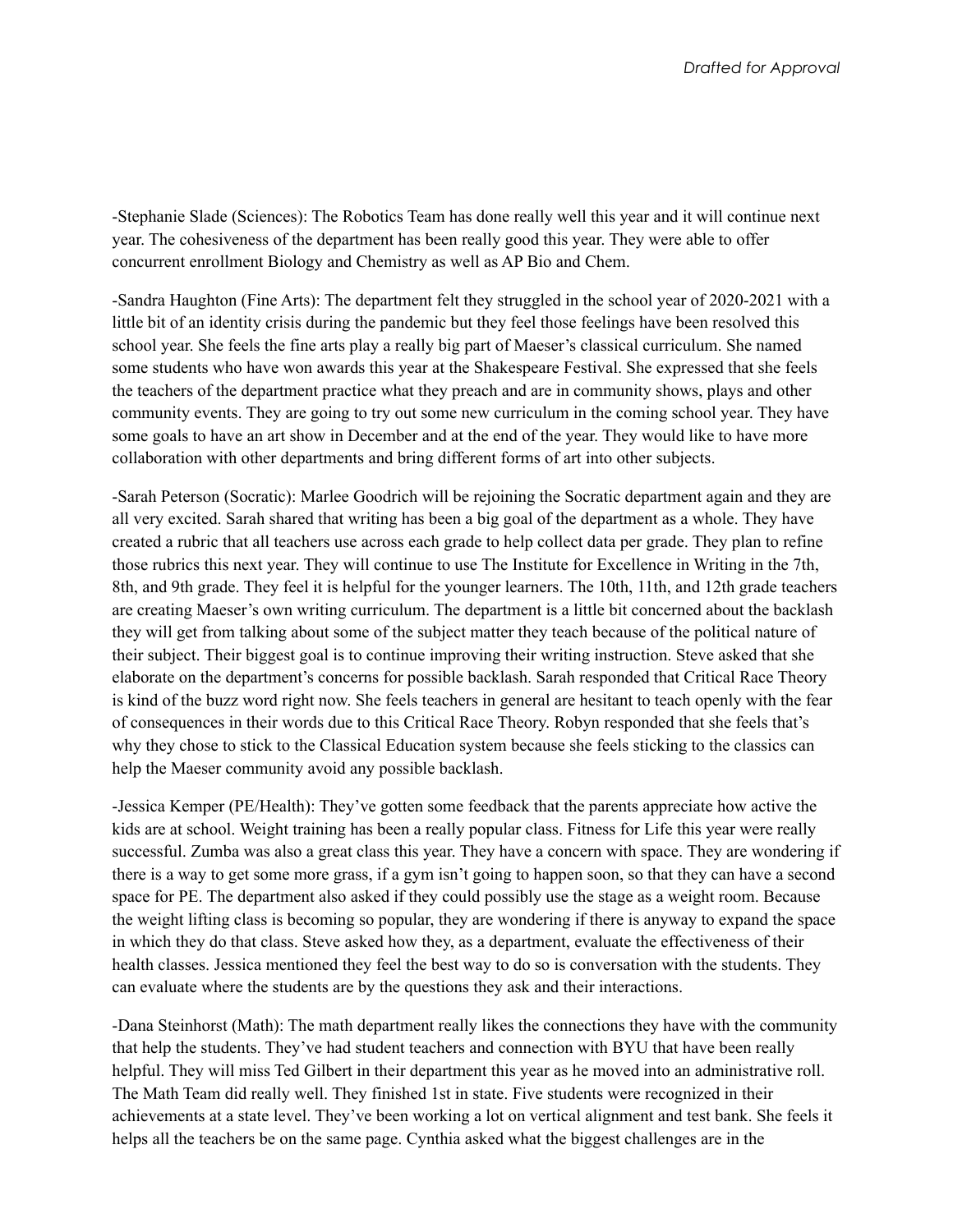department and what the Board could be made aware of. Dana said teachers feel like retention and application can be hard for students. They see that across the department as a whole.

-Katherine Chapman/Sandra Sorenson (Counseling): She will be taking over the Junior and Senior programs this upcoming school year for Kristal. Katherine said one of the biggest goals they have is to give the students better access to mental health counseling. She feels that COVID has contributed to a lot of mental health concerns with young people. She is excited to join the team in a bigger role. Cynthia brought up the question how the counselors can help the school as a whole to be more resilient in their mental health counseling. Kathryn said teacher awareness is one of the first lines of defense that we have. They are going to launch a suicide prevention program, Maeser Cares, to help give students a resource. Sandra started a Student of the Week that the teachers got to nominate a student who showed specific attributes for that month that the counseling department could highlight. Sandra focused on helping students make up their "F" grades. She would pull the "F" report on Thursdays and figure out why that grade occurred and then pull in the students and make a plan for that advisory Friday to help the student make up whatever it is they need to make up. Sandra shared some statistics on student achievements with internships, MTEC students, and mental health resources.

-Mary Keene (SpEd): Mary shared some statistics for current students and evaluation of more current students that will be joining the SpEd department. They have 3 full time teachers and 8 part time paraeducators. They are currently looking for more aids. They are currently in their 3rd audit of 14 months due to the "disproportionate white to minority students".

#### DISCUSSION & APPROVAL

-Winterim Approvals: **MOTION**: Cynthia Shumway moved to approve the Winterim proposals as discussed with the caveat that all winterims are within appropriate budget limits. Jason Dodge seconded the motion. The motion passed unanimously.

-Fee Schedule: The biggest changes are that the Middle School activity and sports fees have increased by \$25 and Highschool has increased by \$30. The Fee Schedule is pending the approval for the August meeting.

-Code of Conduct Policy: **MOTION**: Cynthia Shumway moved to approve the Code of Conduct Policy. Paul Bingham seconded the motion. The motion passed unanimously.

-Attendance Policy: The NG for attendance portion of the policy that was removed last year is being reinstated. MOTION: Jason Dodge moved to reinstate the NG portion of the Attendance Policy back into the formal policy. Cynthia Shumway seconded the motion. The motion passed unanimously.

-FY2022 Budget Approval: **MOTION:** Jason Dodge moved to approve the FY2022 budget as presented and amended. Cynthia Shumway seconded the motion. The motion passed unanimously.

-FY2023 Budget Approval: **MOTION:** Paul Bingham moved to approve the FY2023 budget as presented and amended. Jason Dodge seconded the motion. The motion passed unanimously.